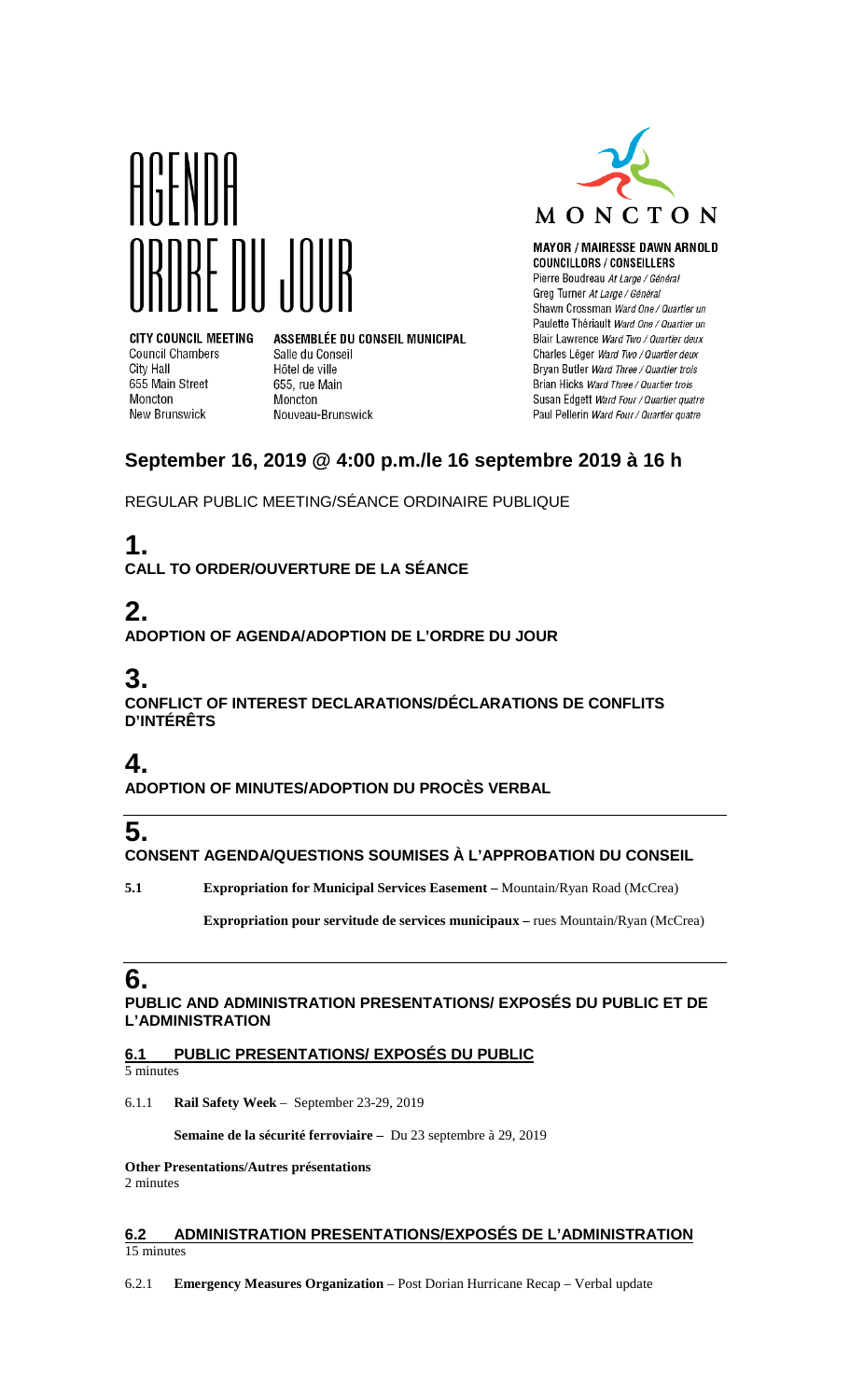**Organisation des mesures d'urgence** – Récapitulation de l'ouragan Dorian - Mise à jour verbale

## **7. PLANNING MATTERS/ QUESTIONS D'URBANISME**

7.1 **Public Hearing** – Amendment to an Existing Conditional Agreement for 11 Intercolonial Way

**Audience publique** – Modification de l'entente conditionnelle sur le zonage – 11, voie Intercolonial

### **8. STATEMENTS BY MEMBERS OF COUNCIL/ EXPOSÉS DES MEMBRES DU CONSEIL**

Greg Turner Shawn Crossman Paulette Thériault Blair Lawrence Charles Leger

Brian Hicks Bryan Butler Susan Edgett Paul Pellerin Pierre Boudreau Dawn Arnold

# **9.**

**REPORTS AND RECOMMENDATIONS FROM COMMITTEES AND PRIVATE MEETINGS/ RAPPORTS ET RECOMMANDATIONS DES COMITÉS ET RÉUNIONS À HUIS CLOS**

9.1 **Recommendation(s)** – Committee of the Whole – August 26, 2019

 **Recommendation(s)** – Comité plénier – le 26 août 2019

## **10. REPORTS FROM ADMINISTRATION/ RAPPORTS DE L'ADMINISTRATION**

10.1 **Quotation QP19-112** – Five (5) Month Lease of One (1) Grader and Three (3) Loaders

**Proposition de prix QP19-112 –** Location de cinq (5) mois d'une (1) niveleuse et de trois (3) chargeuses

10.2 **Quotation QP10-011** – Janitorial Services – Codiac RCMP Detachment – 520 Main Street

**Proposition de prix QP10-011 –** Services de conciergerie – Station de la GRC Codiac – 520, rue Main

# **11.**

### **READING OF BY-LAWS/ LECTURE D'ARRÊTÉS MUNICIPAUX**

11.1 **A By-Law in Amendment of a By-Law** Relating to the Stopping Up and Closing of Highways within the City of Moncton, being By-Law T-202.42 (Second and Third Reading) (Maplewood Drive)

**Arrêté portant modification de l'arrêté** concernant la fermeture de routes dans la ville de Moncton, soit l'arrêté T-202.42 (Deuxième et troisième lectures) (promenade Maplewood)

## **12.**

### **NOTICES MOTIONS AND RESOLUTIONS/ AVIS DE MOTIONS ET RÉSOLUTIONS**

12.1 **Application for financing** - Municipal Capital Borrowing Board